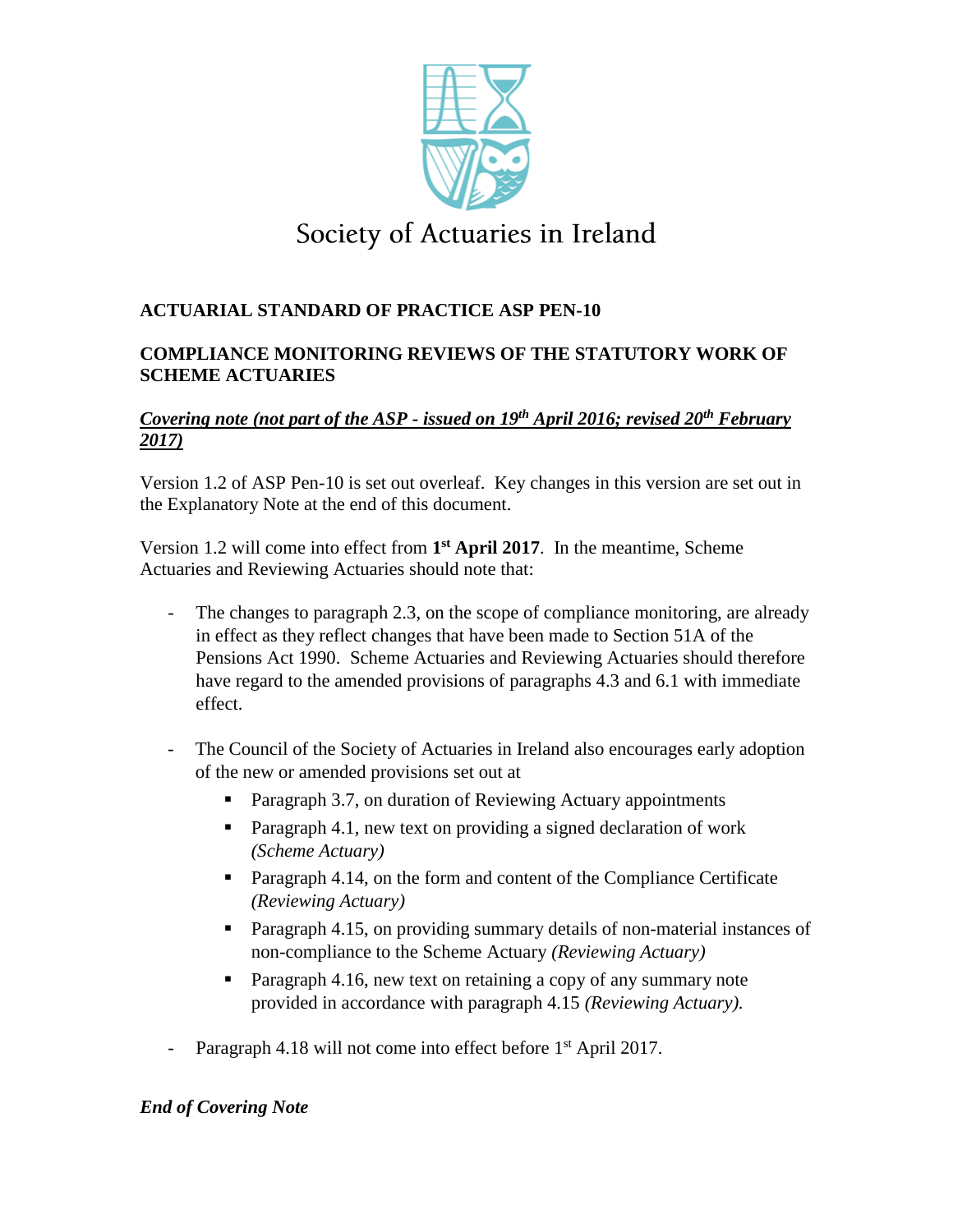

# Society of Actuaries in Ireland

# **ACTUARIAL STANDARD OF PRACTICE ASP PEN-10**

## **COMPLIANCE MONITORING REVIEWS OF THE STATUTORY WORK OF SCHEME ACTUARIES**

#### **Classification**

Mandatory

#### **MEMBERS ARE REMINDED THAT THEY MUST ALWAYS COMPLY WITH THE CODE OF PROFESSIONAL CONDUCT AND THAT ACTUARIAL STANDARDS OF PRACTICE IMPOSE ADDITIONAL REQUIREMENTS UNDER SPECIFIC CIRCUMSTANCES.**

#### **Legislation or Authority**

Pensions Act 1990, together with relevant Regulations made in accordance with the Act.

#### **Application**

Any actuary appointed to an occupational pension scheme for the purposes of the Pensions Act 1990, and any actuary appointed to carry out a review of the work of a Scheme Actuary pursuant to regulations made under Section 51A of the Pensions Act 1990

#### **Version Effective from**

| 1.0 | 01.04.2007                                |
|-----|-------------------------------------------|
| 1.1 | 01.11.2010                                |
| 1.2 | 01.04.2017 [early adoption is encouraged] |

#### **Definitions**

*"the Act"* means the Pensions Act 1990

*"ASP"* means Actuarial Standard of Practice

*"Code"* means the Society's Code of Professional Conduct

*"Professional Standards"* means the Code and the ASPs issued or adopted by the Society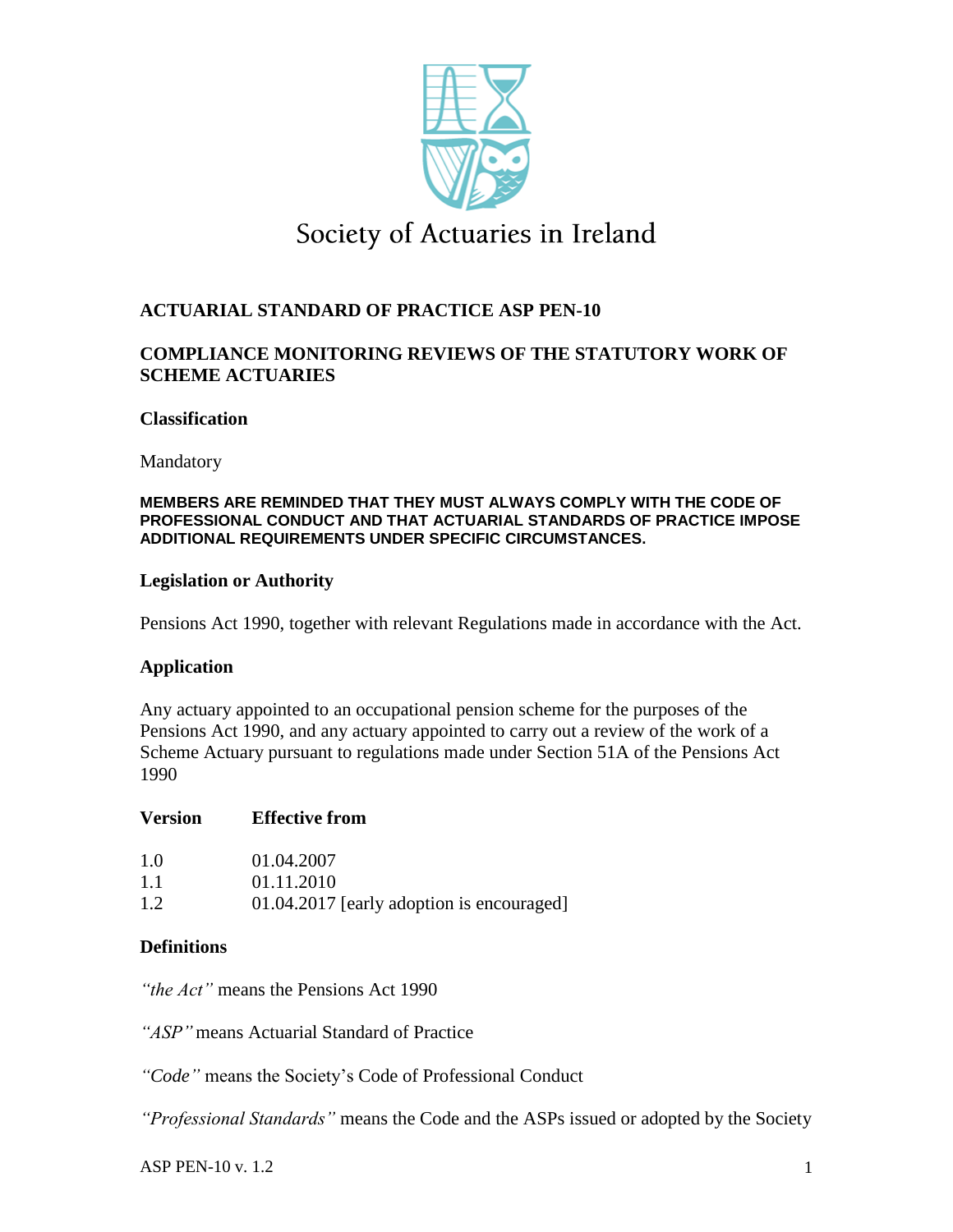*"Reviewing Actuary"* means the actuary who carries out a compliance monitoring review

*"Review Period"* means the period from 1 April each year to the following 31 March, except where the practising certificate held by the Scheme Actuary relates to a period of less than twelve months. In such a case:

- (a) if this is the first practising certificate held by the Scheme Actuary that relates to a period of less than twelve months, the Review Period shall consist of a period equal to the duration of the Scheme Actuary's practising certificate ending not less than one month and not more than six months before the expiry date of that practising certificate;
- (b) otherwise the Review Period shall consist of a period equal to the duration of the Scheme Actuary's practising certificate and shall begin immediately following the end of the previous Review Period.

*"Scheme Actuary"* means the Scheme Actuary whose Work is reviewed

*"Scheme Documentation"* means the documents which specify the benefits payable by a pension scheme, including the trust deed and rules, scheme booklet and related insurance contracts

*"should"* (where the context requires) indicates that members of the Society to whom this ASP applies must comply with a particular requirement or prohibition unless there are extenuating circumstances that make it impossible or unreasonably difficult to do so

*"the Society"* means the Society of Actuaries in Ireland

*"Work"* means any actuarial work of the types specified in paragraph 2.3 that has been signed by the Scheme Actuary during the Review Period, unless the Scheme Actuary has changed employment during the Review Period, in which case the Work consists of the actuarial work of the types specified in paragraph 2.3 that he or she has signed while in the employment in which he or she was engaged at the end of the Review Period

## **1 Introduction**

1.1 Any review of the Work of a Scheme Actuary required by any regulations made under Section 51A of the Act must be carried out in accordance with this ASP.

## **2 Requirement for compliance monitoring**

2.1 For the purposes of this ASP, compliance monitoring means the review of a sample of a Scheme Actuary's Work by another actuary for the purposes of compliance with regulations made under Section 51A of the Act. The specific objective of the review is to test whether, in the opinion of the Reviewing Actuary, the Work complies with the Pensions Act and relevant ASPs in all material respects.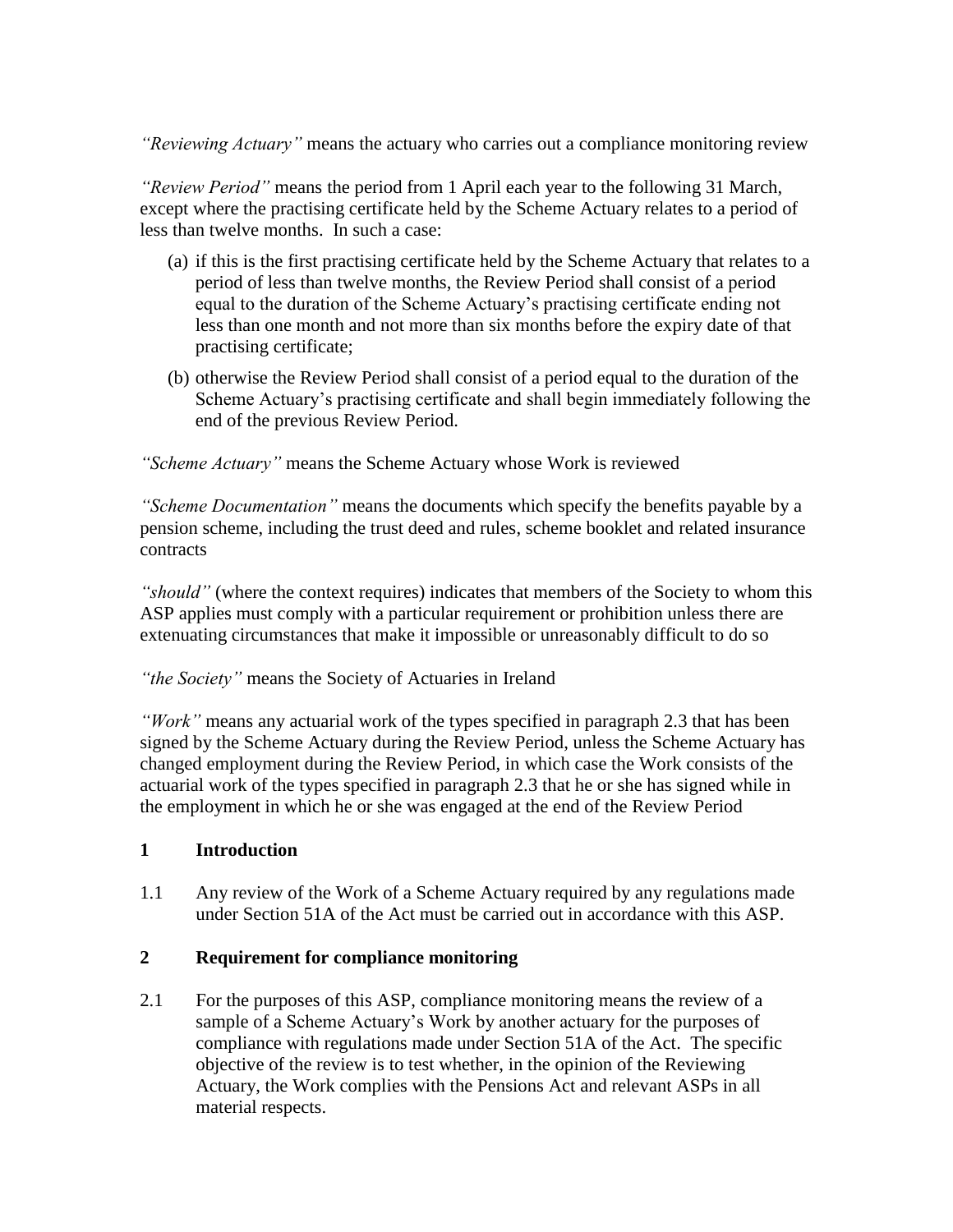- 2.2 Scheme Actuaries are reminded of their obligations under the Pensions Act 1990 to ensure that Work is reviewed regardless of their employment status or whether they intend to apply for renewal of a Scheme Actuary practising certificate.
- 2.3 The scope of compliance monitoring includes:
	- (i) Actuarial valuation reports prepared in accordance with section 56 of the Pensions Act 1990 ("the Act");
	- (ii) Actuarial Funding Certificates and associated Funding Standard Reserve Certificates prepared in accordance with section 42 of the Act;
	- (iii) Funding Proposals prepared in accordance with section 49 of the Act;
	- (iv) Annual Statements prepared in accordance with section 55 of the Act;
	- (v) Regulatory Own Funds Trust RAC Technical Provisions Certificates prepared for the purpose of Section 53G of the Act; and
	- (vi) Regulatory Own Funds Certificates prepared in accordance with section 53J of the Act.

#### **3 Appointment of Reviewing Actuary**

- 3.1 It is the responsibility of the Scheme Actuary to ensure that an appropriate Reviewing Actuary is engaged to perform the review, although the Reviewing Actuary may, in practice, be engaged by the Scheme Actuary's firm.
- 3.2 The Reviewing Actuary must ensure that his or her terms of engagement permit the provision to the Society of information related to the compliance monitoring where the provision of such information is required by legislation or ASPs.
- 3.3 The Reviewing Actuary must be a Fellow of the Society of Actuaries in Ireland and must:
	- (a) hold a Scheme Actuary practising certificate; or
	- (b) have held such a certificate not more than five years before the final day of the Review Period, and not have had that certificate withdrawn or have been refused such a certificate subsequently.

The Code requires that an actuary must consider most carefully whether he or she has the requisite knowledge and experience to accept any particular appointment as a Reviewing Actuary.

3.4 The Reviewing Actuary must be independent of the Scheme Actuary. That is, he or she must be free of any influence that might affect or limit the scope of his or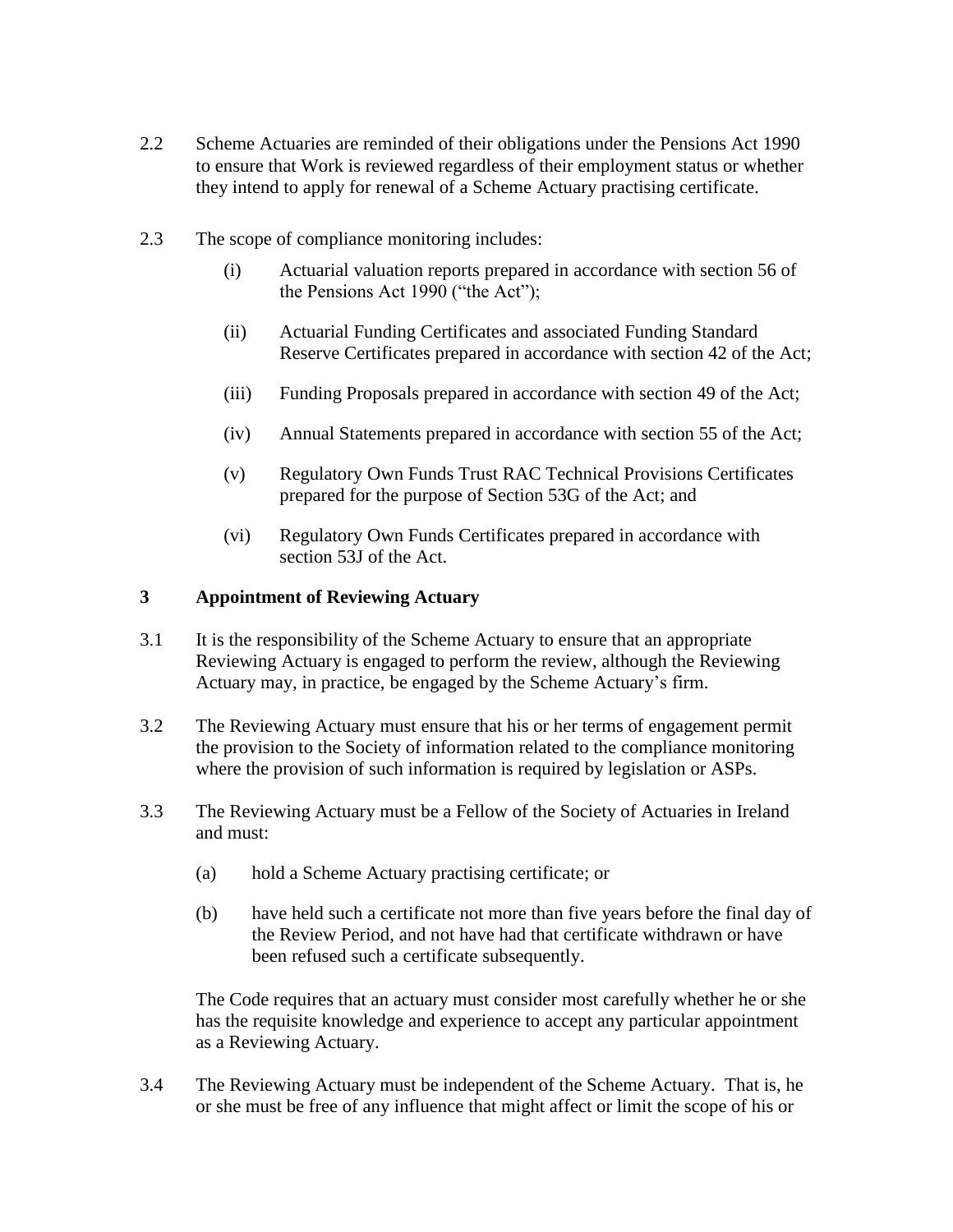her review of the Scheme Actuary's work. The Reviewing Actuary must be satisfied that he or she has no conflict of interest when undertaking a review.

- 3.5 Without prejudice to the generality of paragraph 3.4, if the Scheme Actuary is an employee, director or partner in a company or firm of consultants or auditors, the role of his or her Reviewing Actuary may not be undertaken by an actuary who is, or has been within the previous two years, an employee, director or partner of the same company or firm.
- 3.6 A Scheme Actuary must not act as Reviewing Actuary for the actuary who acts as his or her Reviewing Actuary.
- 3.7 Subject to paragraph 3.7.1, the Reviewing Actuary must not carry out more than 6 reviews for the same Scheme Actuary in any period of 9 consecutive years, unless there are special circumstances that may reasonably be considered to warrant a longer appointment (in which event, the Scheme Actuary must take all reasonable steps to appoint a new Reviewing Actuary for the next review).
	- 3.7.1 Notwithstanding paragraph 3.7, if a Reviewing Actuary has completed 6 or more reviews for the same Scheme Actuary between 1 April 2008 and 31 March 2017, the Reviewing Actuary may complete one further review for that Scheme Actuary during the period ending on 31 March 2018, regardless of whether there are special circumstances that warrant the continuation of this appointment.
- 3.8 An actuary who is asked to act as a Reviewing Actuary must ascertain from the Scheme Actuary whether or not another actuary has previously been involved in reviewing the Work done by the Scheme Actuary in the Review Period. The subsequent Reviewing Actuary must consult with the previous Reviewing Actuary to:
	- (i) ask whether, in that actuary's opinion, there are any professional reasons not to accept the appointment or any particular considerations which ought to be borne in mind; and
	- (ii) if applicable, obtain a list of the sample of the Scheme Actuary's Work selected by the previous Reviewing Actuary for review.

Upon receiving such an enquiry, the other actuary must provide the required information as soon as possible.

## **4 Scope and conduct of the review**

4.1 The Scheme Actuary must provide the Reviewing Actuary with a signed declaration as set out in Appendix 2, outlining the list of his or her Work, within each of the categories specified in paragraph 2.3. The list need not identify client names but must include the relevant Pensions Authority reference numbers.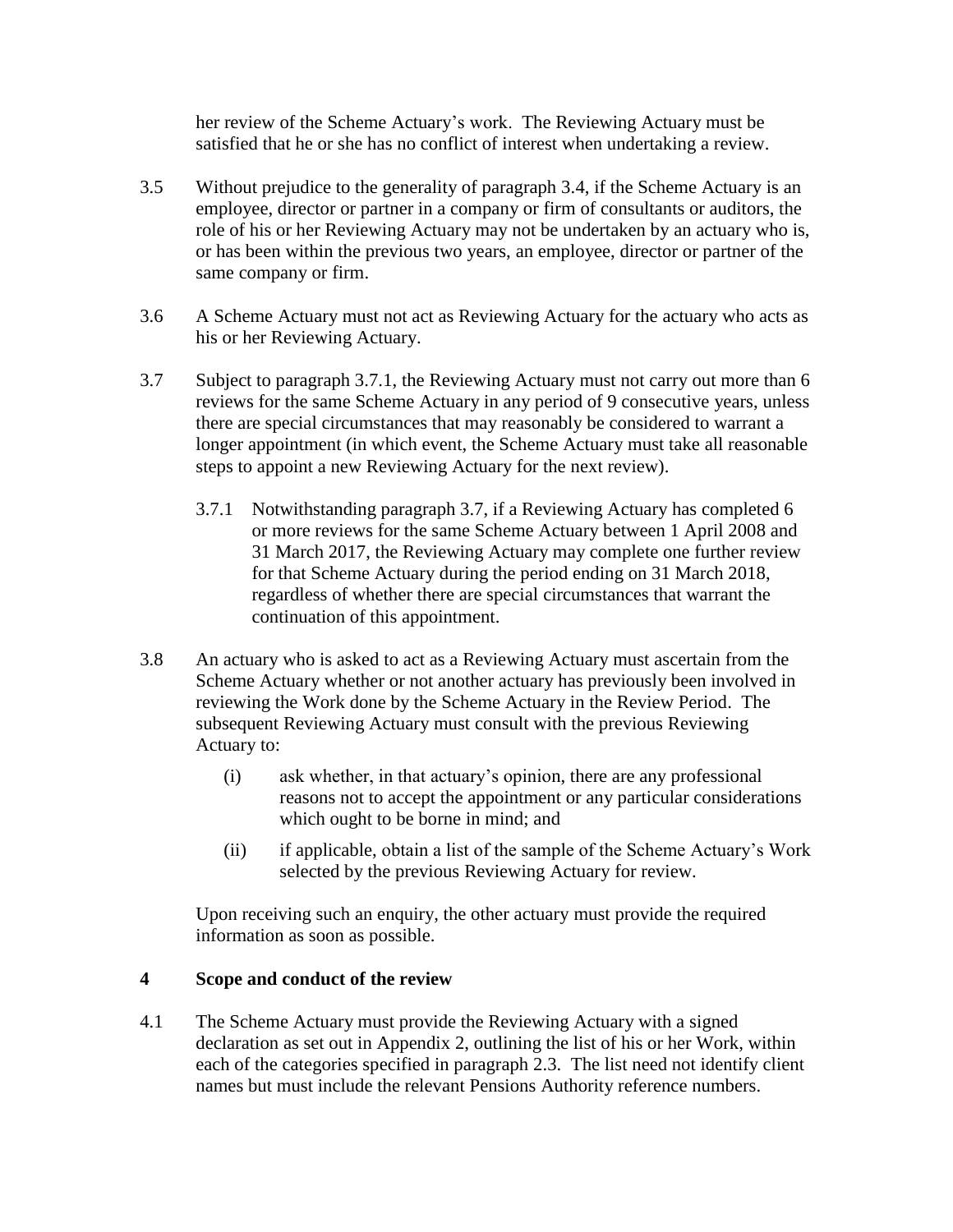- 4.2 The Reviewing Actuary must select a sample of the Work to review. Responsibility for sample selection is the Reviewing Actuary's alone, except where the Pensions Authority has notified the Scheme Actuary that a particular piece of Work is to be reviewed in accordance with section 5 of this ASP. Apart from any Work specified by the Pensions Authority for review, the Reviewing Actuary must use his or her best endeavours to select a random selection of the Work for the purposes of the review.
- 4.3 The sample of Work to be reviewed must include:
	- (i) 10% of actuarial valuation reports listed, rounded up to the next whole number;
	- (ii) 10% of Actuarial Funding Certificates and associated Funding Standard Reserve Certificates listed, rounded up to the next whole number;
	- (iii) 10% of Funding Proposals listed, rounded up to the next whole number;
	- (iv) 5% of Annual Statements listed, rounded up to the next whole number;
	- (v) 5% of Regulatory Own Funds Trust RAC Technical Provisions Certificates, rounded up to the next whole number; and
	- (vi) 5% of Regulatory Own Funds Certificates, rounded up to the next whole number.
- 4.4 The Reviewing Actuary must investigate to a sufficient depth in order to sign a Compliance Certificate in the form set out in Appendix 1.
- 4.5 In order to provide a Compliance Certificate, the Reviewing Actuary must be satisfied that the reviewed Work complies with the Act and relevant ASPs in all material respects.
- 4.6 The Reviewing Actuary is not required to replicate the work of the Scheme Actuary or to check data, calculations or Scheme Documentation. However, he or she must review the adequacy and effectiveness of procedures relied on by the Scheme Actuary, including the Scheme Actuary's checks on data integrity, verification of policy or scheme information and the checking and testing of calculations and the results.
- 4.7 The Reviewing Actuary is not required to form a view as to the reasonableness of the results stated in the reviewed Work. If, however, the Reviewing Actuary considers that the results appear anomalous, the Reviewing Actuary must draw this to the attention of the Scheme Actuary.
- 4.8 To facilitate the review, the Scheme Actuary must endeavour to provide wellorganised, accurate and complete documentation and well-reasoned conclusions in relation to the sample of Work selected for review, and to show that thorough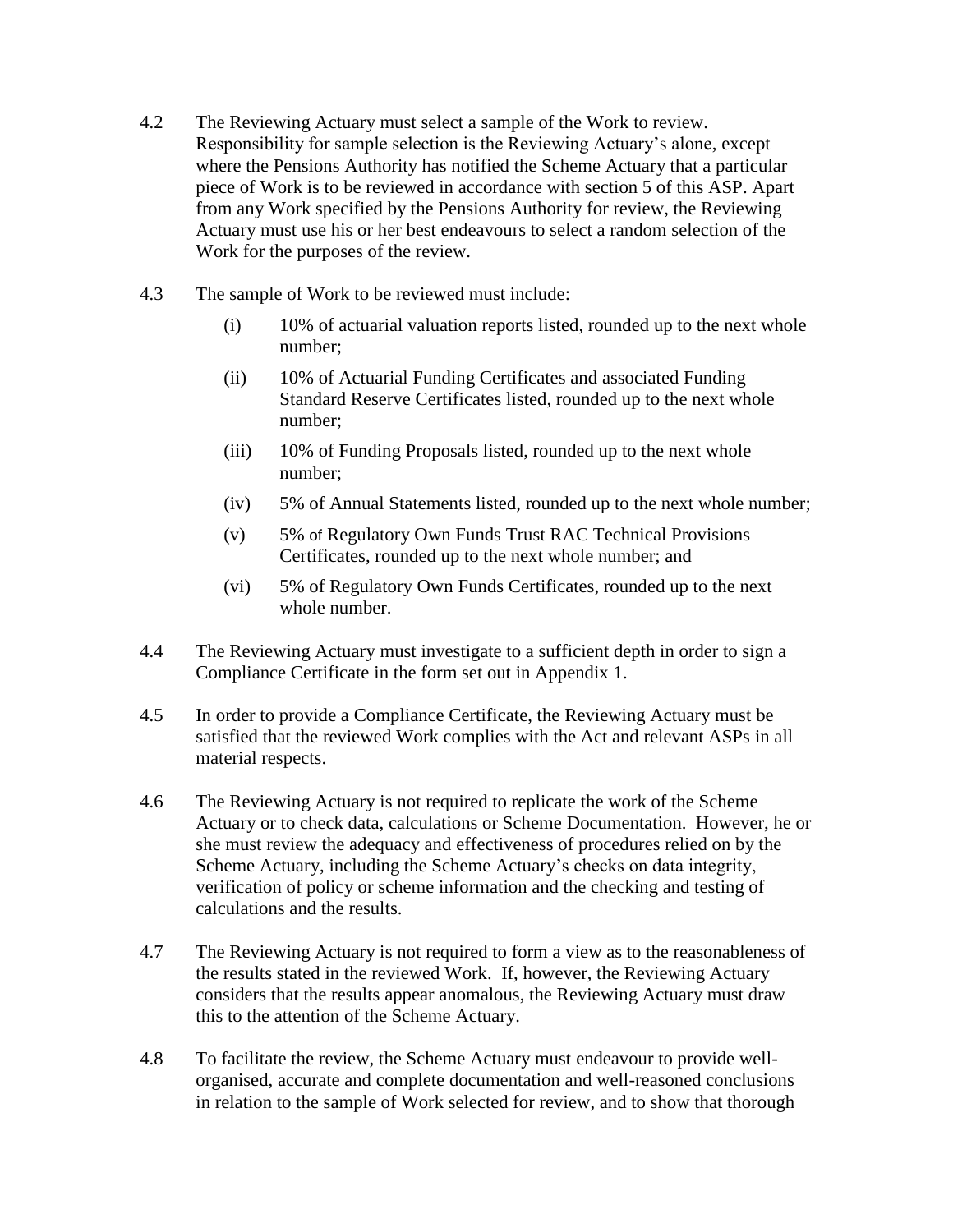controls have been applied to all processes, especially software and manual procedures.

- 4.9 The Scheme Actuary and the Reviewing Actuary must endeavour to cooperate fully with each other during the conduct of a review. The Reviewing Actuary must obtain from the Scheme Actuary any background information needed to fully understand the reviewed Work. The Scheme Actuary must provide the Reviewing Actuary with access to any relevant documents and must provide any additional explanations that may be relevant to the review.
- 4.10 In the event that either the Scheme Actuary or the Reviewing Actuary considers it necessary to terminate the review prior to its conclusion, he or she must notify the other actuary in writing as soon as possible. The Scheme Actuary must appoint another Reviewing Actuary and must notify him or her of the earlier incomplete review. The second Reviewing Actuary must review the Work that had been selected by the first Reviewing Actuary for review.
- 4.11 If the Reviewing Actuary concludes that the reviewed Work is not compliant within the meaning of paragraph 4.5 above, he or she must initially discuss this with the Scheme Actuary. It must be borne in mind that, where ASPs require the exercise of professional judgement, it is possible for two actuaries properly to hold different professional opinions. If, after consultation with the Scheme Actuary, the Reviewing Actuary remains of the view that the reviewed Work is not compliant within the meaning of paragraph 4.5 above, he or she must not provide a signed Compliance Certificate.
- 4.12 If, on completion of the review, the Reviewing Actuary does not provide the Scheme Actuary with a signed Compliance Certificate, he or she must provide a written report, addressed to the Scheme Actuary, explaining the reasons why the reviewed Work is considered to be non-compliant.
- 4.13 The Reviewing Actuary must bear in mind the action to be taken on discovering a breach of Professional Standards by another member, as set out in the Code.
- 4.14 Where the Reviewing Actuary concludes that the reviewed Work complies with the Act and relevant ASPs in all material respects, a Compliance Certificate shall be provided to the Scheme Actuary. This Certificate must take the form set out in Appendix 1 and be signed by the Reviewing Actuary.
- 4.15 Where the Reviewing Actuary has identified non-material instances of noncompliance, he or she should include the details in a summary note. (There is no requirement to record items which the Reviewing Actuary considers trivial.) This summary note should be passed to the Scheme Actuary along with the signed Compliance Certificate. It is not a requirement that this summary note be submitted as part of the Scheme Actuary practising certificate renewal application.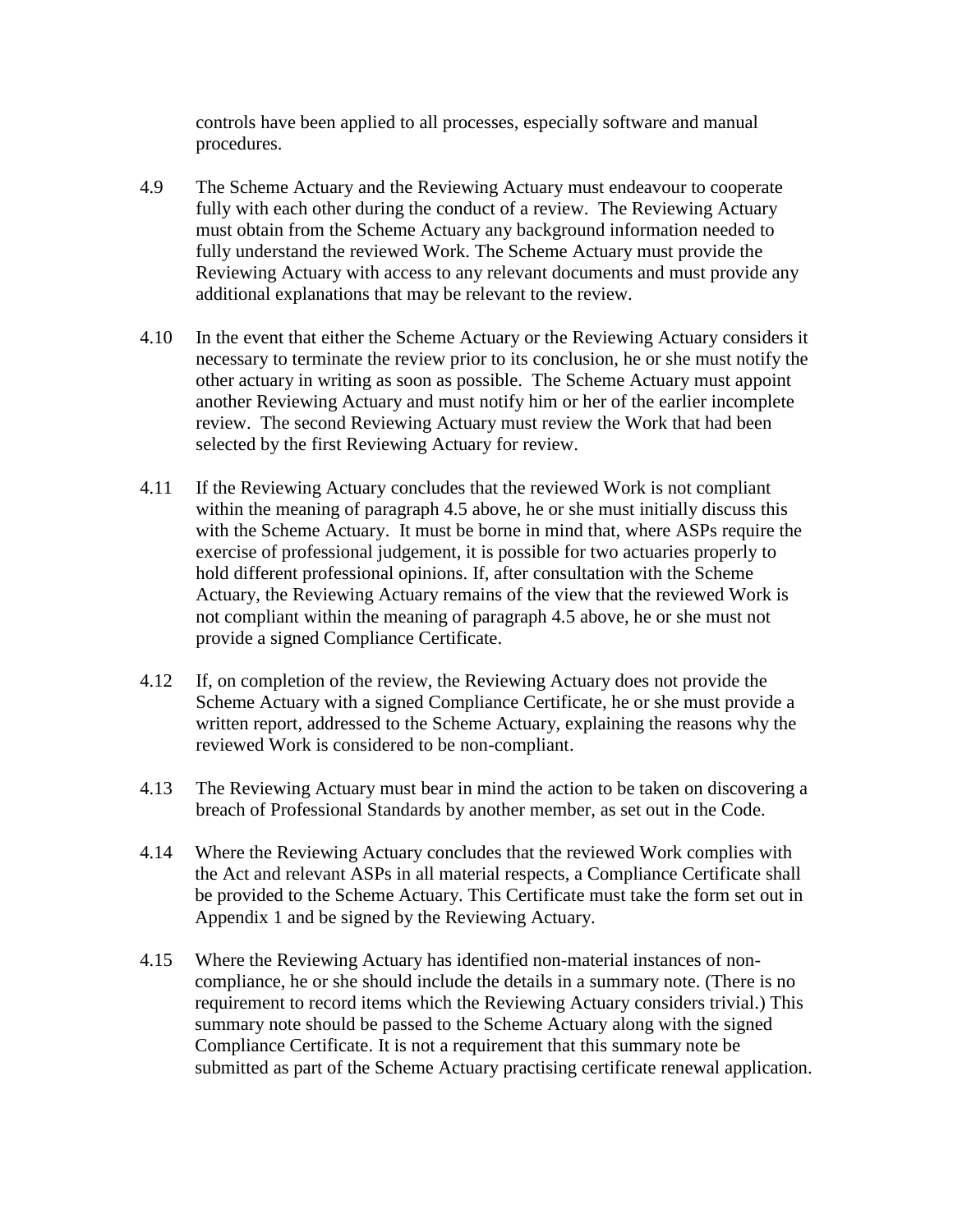- 4.16 If the Reviewing Actuary provides the Scheme Actuary with a signed Compliance Certificate, he or she is not required to prepare a formal report on the review, except in the circumstances outlined in section 5 of this ASP or as otherwise agreed with the Scheme Actuary, but must retain for a period of at least three years working papers that document the review process in sufficient detail to support his or her decision to provide a Compliance Certificate. A copy of the summary note (if any) that was provided with the Compliance Certificate should also be retained for the same period.
- 4.17 The Reviewing Actuary must maintain the confidentiality of any information obtained in the process of performing the review, except in cases where the Reviewing Actuary is required pursuant to Professional Standards or by law to disclose such information.
- 4.18 On the conclusion of the annual review process (and before the end of the calendar year), the Reviewing Actuary should prepare and submit to the Society a schedule outlining the instances of non-compliance (both material and nonmaterial) identified in his or her review of all Scheme Actuaries during a particular Review Period. This schedule should include aggregate information covering all reviews and should not identify individual Scheme Actuaries.

The Society may combine all schedules received into an aggregate schedule and share the aggregate schedule with relevant Society committees (such as the Professional Affairs and Pensions Committees) for the purpose of considering the ongoing effectiveness of the compliance monitoring regime.

4.18.1 For the avoidance of doubt, the schedule provided by the Reviewing Actuary should also include any Work reviewed as a result of a Pensions Authority specification (see section 5 of this ASP).

#### **5 Work specified by the Pensions Authority for review**

- 5.1 The Pensions Authority may notify the Scheme Actuary that it requires that a particular piece of Work be reviewed. In this event, the Scheme Actuary must notify the Reviewing Actuary accordingly and must arrange with the Reviewing Actuary for that piece of Work to be reviewed within a period of three months following the date of receipt of notification from the Pensions Authority or by such later date as may be agreed with the Pensions Authority.
- 5.2 The nature, scope and conduct of a review that is carried out at the direction of the Pensions Authority is the same as any other review carried out for the purpose of this ASP.
- 5.3 Notwithstanding that the review of the particular piece of Work specified by the Pensions Authority may take place before the main review, it may be counted towards the required proportion of Work to be reviewed in respect of the relevant Review Period in accordance with paragraph 4.3.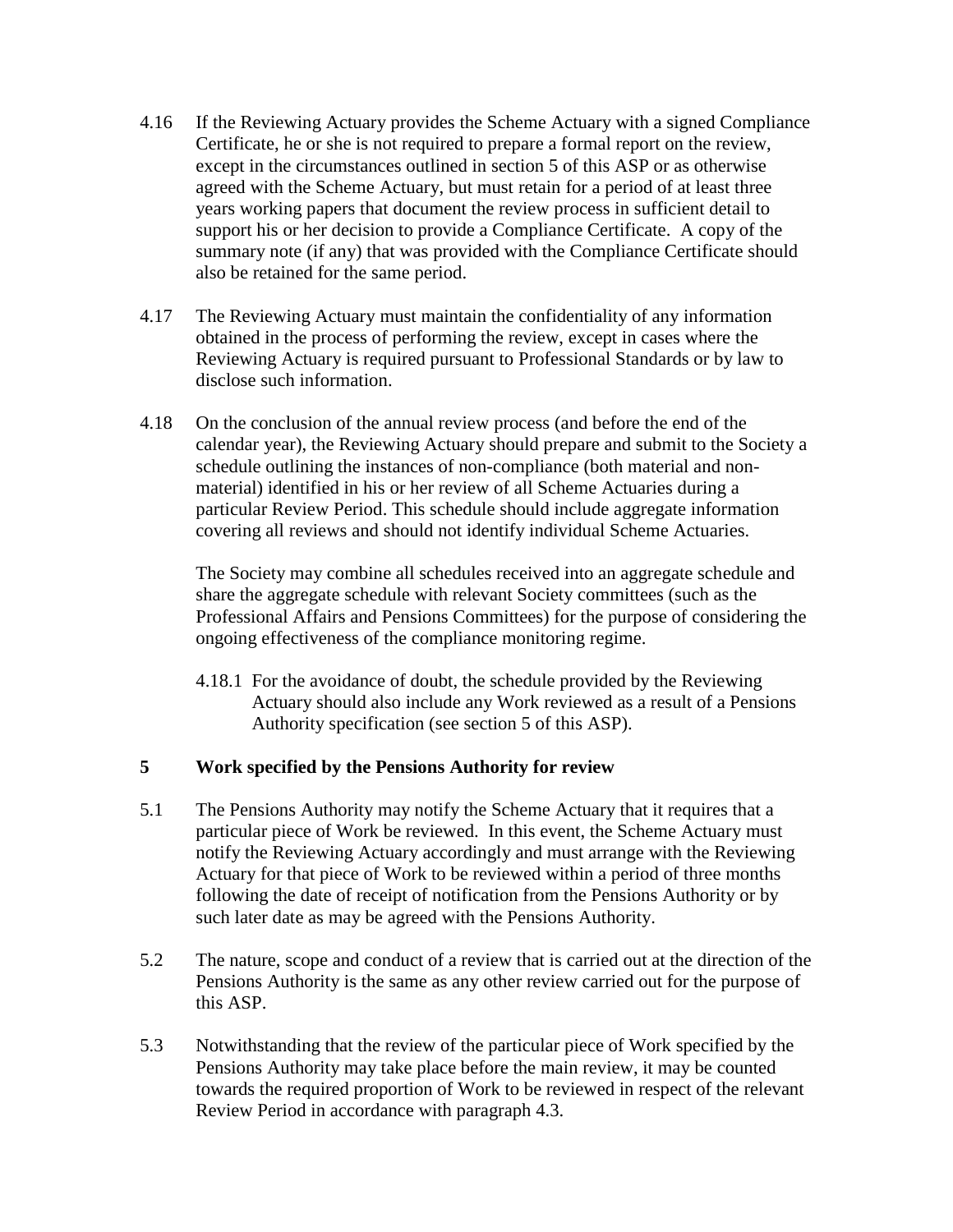- 5.4 The Reviewing Actuary must prepare and submit to the Pensions Authority a report on his or her review of the particular piece of Work. The Reviewing Actuary must provide a copy of his or her report to the Scheme Actuary. It is the Scheme Actuary's responsibility to ensure that the Reviewing Actuary's report is prepared and submitted to the Pensions Authority within the required time period.
- 5.5 If the Reviewing Actuary concludes that the reviewed Work is not compliant within the meaning of paragraph 4.5, he or she must discuss this with the Scheme Actuary. It must be borne in mind that, where ASPs require the exercise of professional judgement, it is possible for two actuaries properly to hold different professional opinions. If, after consultation with the Scheme Actuary, the Reviewing Actuary remains of the view that the reviewed Work is not compliant within the meaning of paragraph 4.5, he or she must state this in the report to the Pensions Authority.
- 5.6 The report to the Pensions Authority must:
	- (a) state the Reviewing Actuary's conclusion as to whether the reviewed Work complies with the Act and relevant ASPs in all material respects;
	- (b) document the review process undertaken by the Reviewing Actuary; and
	- (c) explain the basis on which the Reviewing Actuary has formed his or her conclusion.
- 5.7 For the purposes of paragraph 5.6(b), the Reviewing Actuary must, inter alia, detail the steps that he or she has taken to satisfy himself or herself, in accordance with paragraph 4.5 of this ASP, as to the adequacy and effectiveness of the procedures relied on by the Scheme Actuary, including the Scheme Actuary's checks on data integrity, verification of policy or scheme information and the checking and testing of calculations and the results. The report must state any limitations to the scope of the review, with particular reference to paragraphs 4.5 and 4.6 of this ASP, in accordance with which the Reviewing Actuary is not required to check data, calculations or Scheme Documentation or to form a view as to the reasonableness of the results presented in the reviewed Work.
- 5.8 For the purposes of paragraph 5.6(c), the report must provide sufficient detail to demonstrate that the Reviewing Actuary has considered whether and how the reviewed Work complies with each of the material requirements of the relevant ASPs.
- 5.9 If the Reviewing Actuary concludes that the reviewed Work does not comply with the Act and relevant ASPs in all material respects, he or she must not subsequently provide the Scheme Actuary with a signed Compliance Certificate in respect of the relevant Review Period.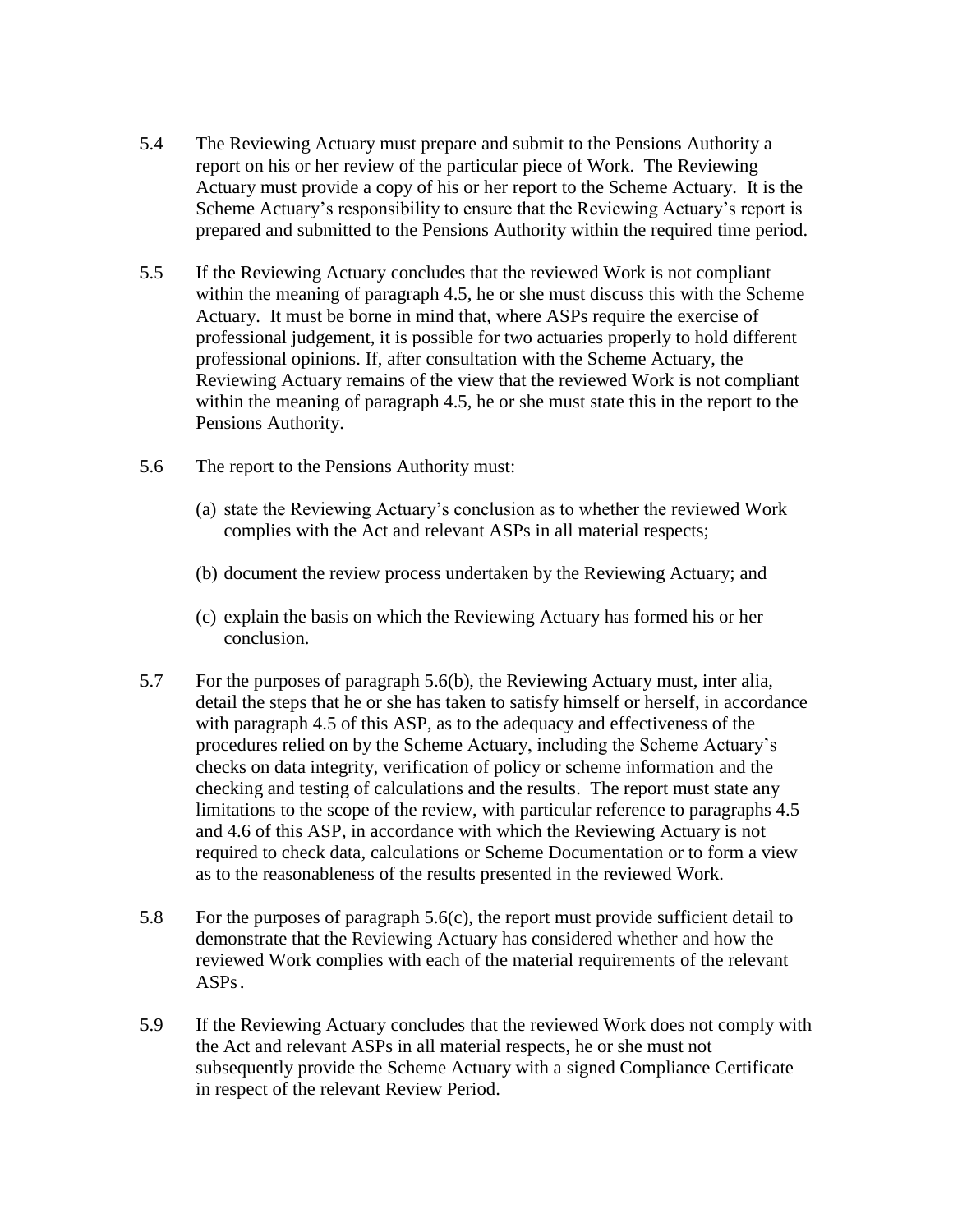#### **6 Actions to be taken by the Scheme Actuary subsequent to the review, in the event of a finding of material non-compliance**

- 6.1 Subsequent to the review, if a particular item of the Scheme Actuary's reviewed Work has been found to be non-compliant, he or she must provide the Trustees of the pension scheme concerned with a replacement compliant report, actuarial funding certificate, funding standard reserve certificate, funding proposal, annual statement, regulatory own funds trust RAC technical provisions certificate or regulatory own funds certificate as appropriate.
- 6.2 The Scheme Actuary must also take appropriate steps to review Work not included in the review sample in light of the Reviewing Actuary's finding, and must take any appropriate corrective action in relation to such Work.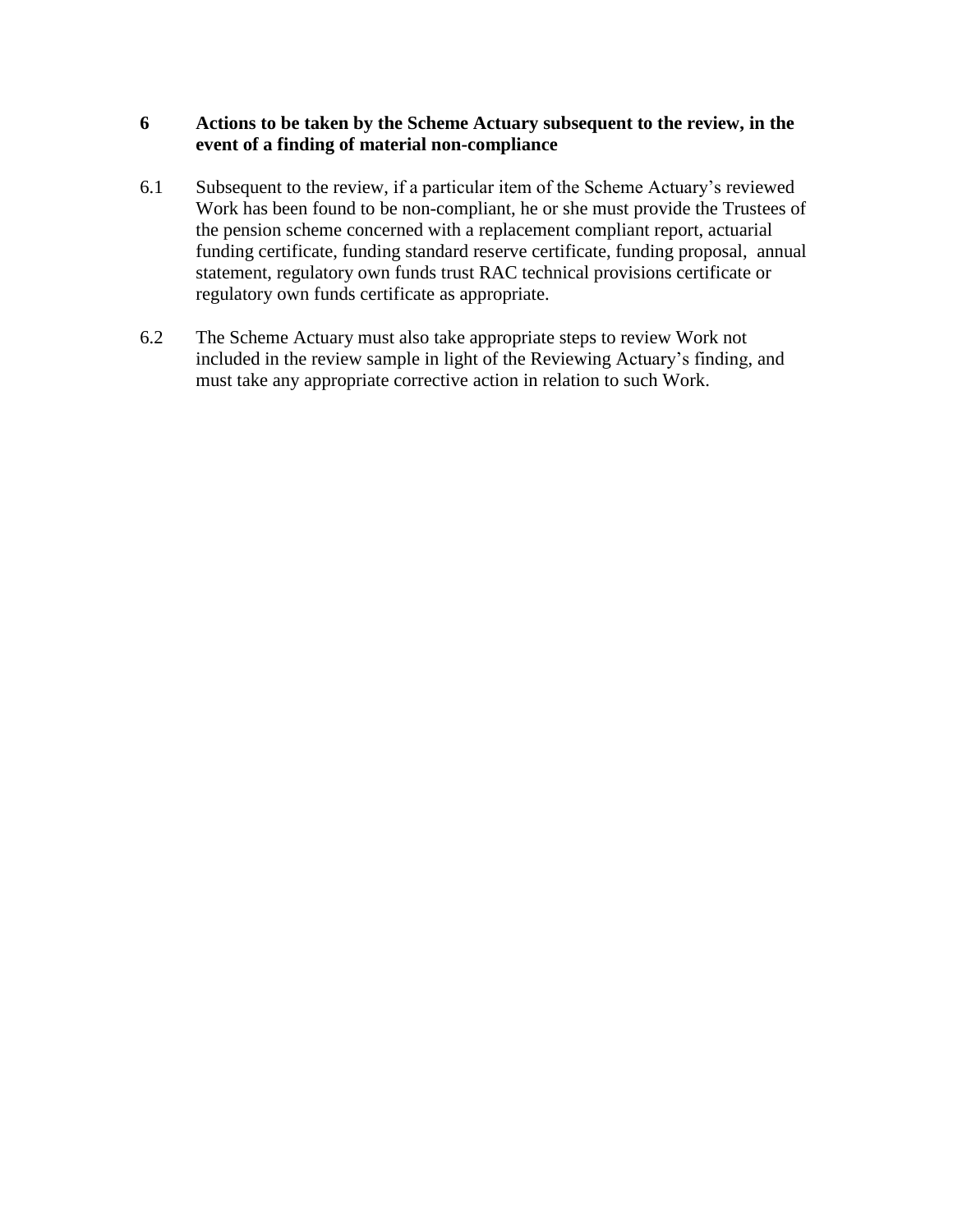### **Appendix 1**

### **COMPLIANCE CERTIFICATE**

#### **To: [insert name of Scheme Actuary]**

#### **Review Period:**

**Date:**

#### **1. Qualification**

I am a Fellow of the Society of Actuaries in Ireland. I [hold / held until dd/mm/yyyy (delete as applicable] a Scheme Actuary practising certificate issued by the Society of Actuaries in Ireland.

#### **2. Review**

You provided me with a signed Declaration of Work carried out during the Review Period. In accordance with ASP PEN-10 issued by the Society of Actuaries in Ireland, I have reviewed a sample of this Work.

The sample of reviewed Work comprised:

- \_\_ Actuarial Valuation Report(s)
- \_\_ Actuarial Funding Certificate(s) and associated Funding Standard Reserve Certificate(s)
- \_\_ Funding Proposal(s)
- \_\_ Actuarial Statement(s)
- \_\_ Regulatory Own Funds Trust RAC Technical Provisions Certificate(s)
- \_\_ Regulatory Own Funds Certificate(s)

I conducted my review in accordance with the requirements of ASP PEN-10, current at the date of this Compliance Certificate. The purpose of the review is to determine whether the reviewed Work complies with the Act and relevant Actuarial Standards of Practice in all material respects. For this purpose, the review consisted of a limited review of the methodology, assumptions, processes and analyses used by you, as outlined in the Work and supporting documentation, and of the disclosures contained in the Work.

I am not required to check or verify the accuracy or completeness of information, documents, data or calculations furnished to me, or to form a view as to the reasonableness of the results presented in the Work; nor am I expected to replicate your work.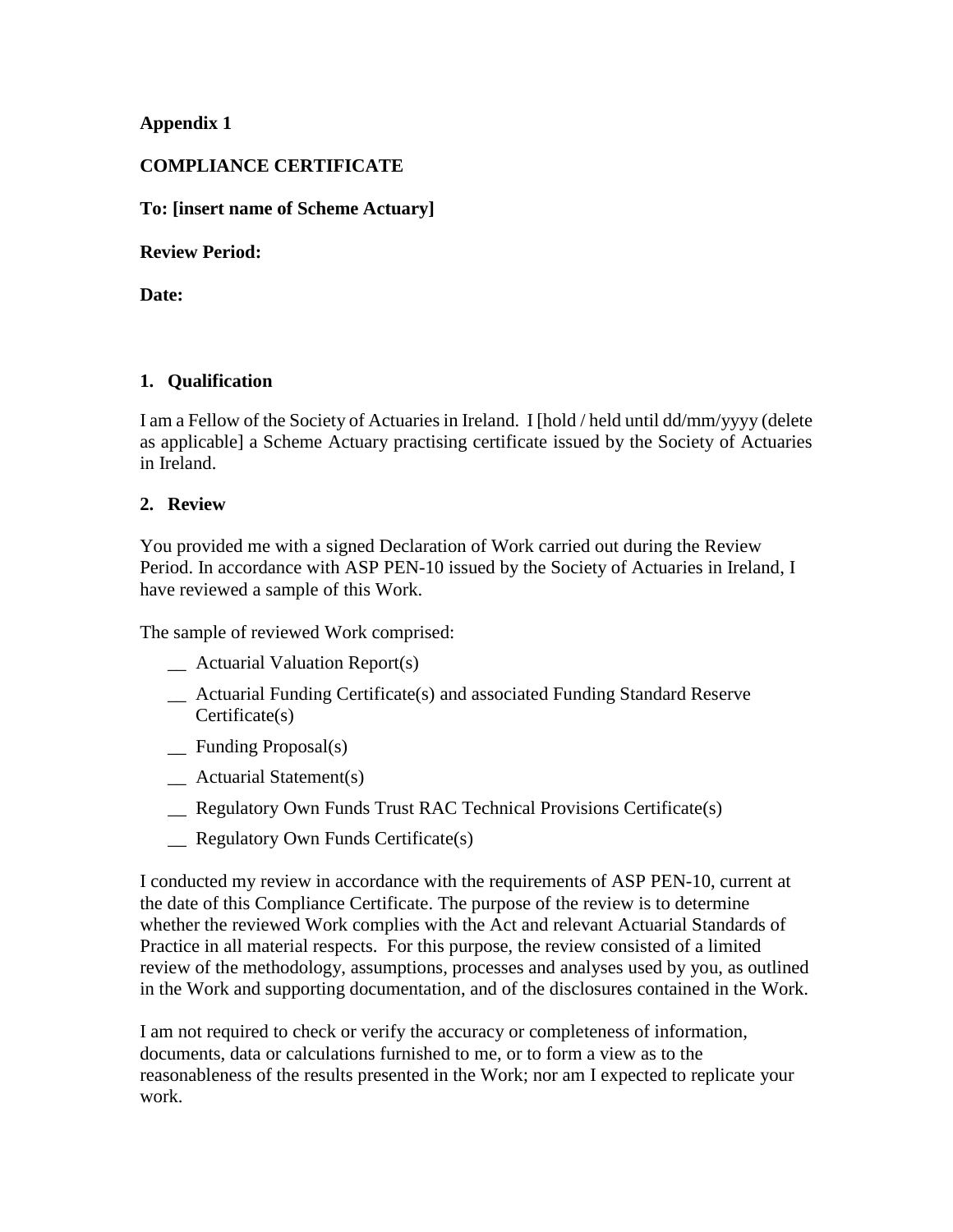# **3. Opinion**

In my opinion, based on the information and documents that I have reviewed, the reviewed Work complies with the Act and the relevant actuarial standards of practice in all material respects.

# [**4. Additional Comments**

*Other comments at the discretion of the Reviewing Actuary* These additional comments do not constitute a qualification of my opinion]

Signed

**\_\_\_\_\_\_\_\_\_\_\_\_\_\_\_\_\_\_\_\_\_\_\_\_\_\_\_\_\_\_\_\_ [INSERT NAME], REVIEWING ACTUARY**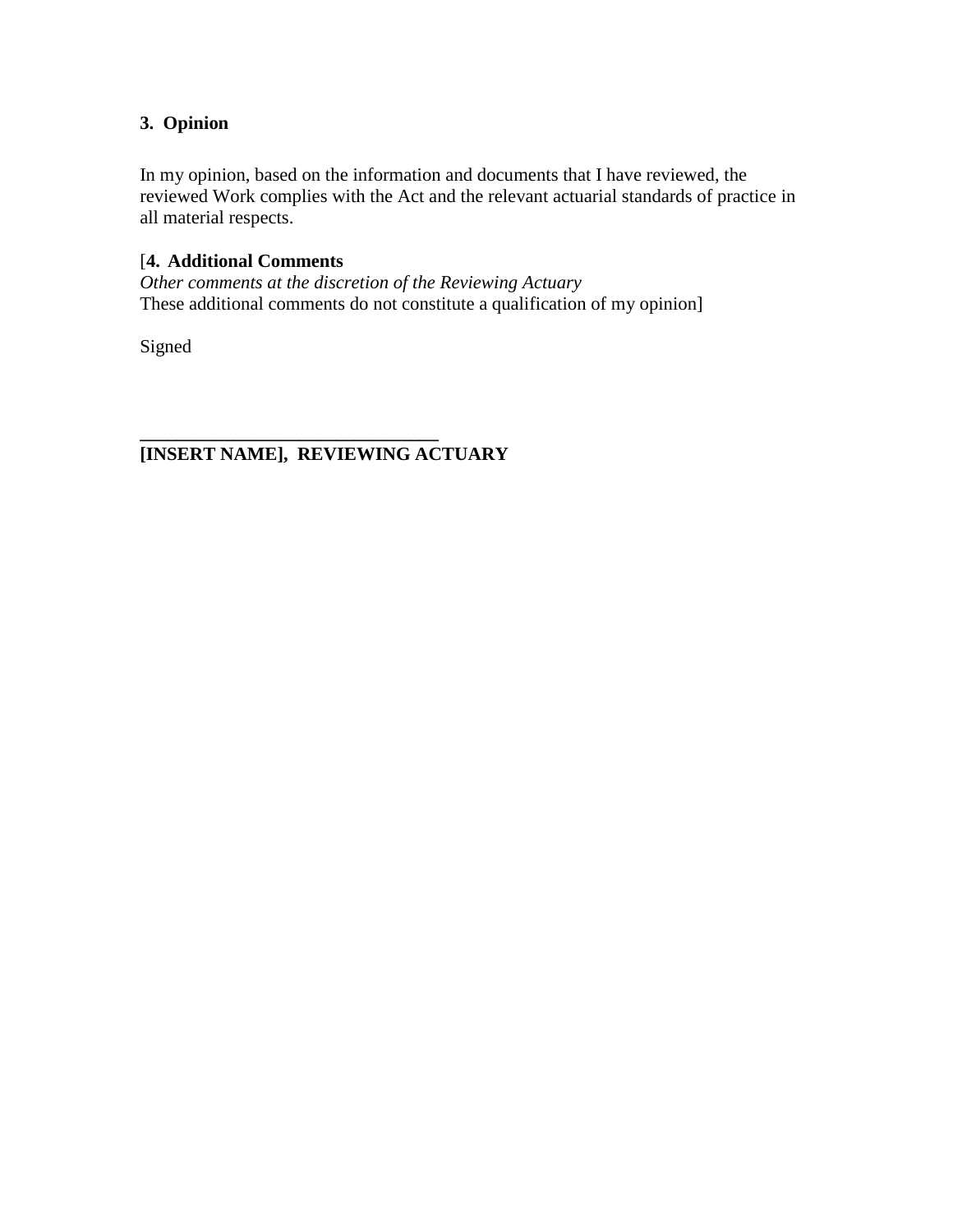## **Appendix 2**

## **DECLARATION OF WORK**

## **To: [insert name of Reviewing Actuary]**

## **Review Period:**

# **Date:**

I am a Fellow of the Society of Actuaries in Ireland and I hold a current Scheme Actuary practising certificate issued by the Society of Actuaries in Ireland.

During the Review Period I signed

- \_\_ Actuarial valuation report(s)
- \_\_ Actuarial Funding Certificate(s) and associated Funding Standard Reserve Certificate(s)
- \_\_ Funding Proposal(s)
- \_\_ Actuarial Statement(s)
- \_\_ Regulatory Own Funds Trust RAC Technical Provisions Certificate(s)
- \_\_ Regulatory Own Funds Certificate(s)

Details of the Pensions Authority reference number for each piece of work are outlined below:

| <b>Type of Work</b> | <b>Pensions Authority</b><br><b>Reference Number</b> |
|---------------------|------------------------------------------------------|
|                     |                                                      |
|                     |                                                      |
|                     |                                                      |
|                     |                                                      |
|                     |                                                      |
|                     |                                                      |

Signed

#### **\_\_\_\_\_\_\_\_\_\_\_\_\_\_\_\_\_\_\_\_\_\_\_\_\_\_\_\_\_\_\_\_ [INSERT NAME], SCHEME ACTUARY**